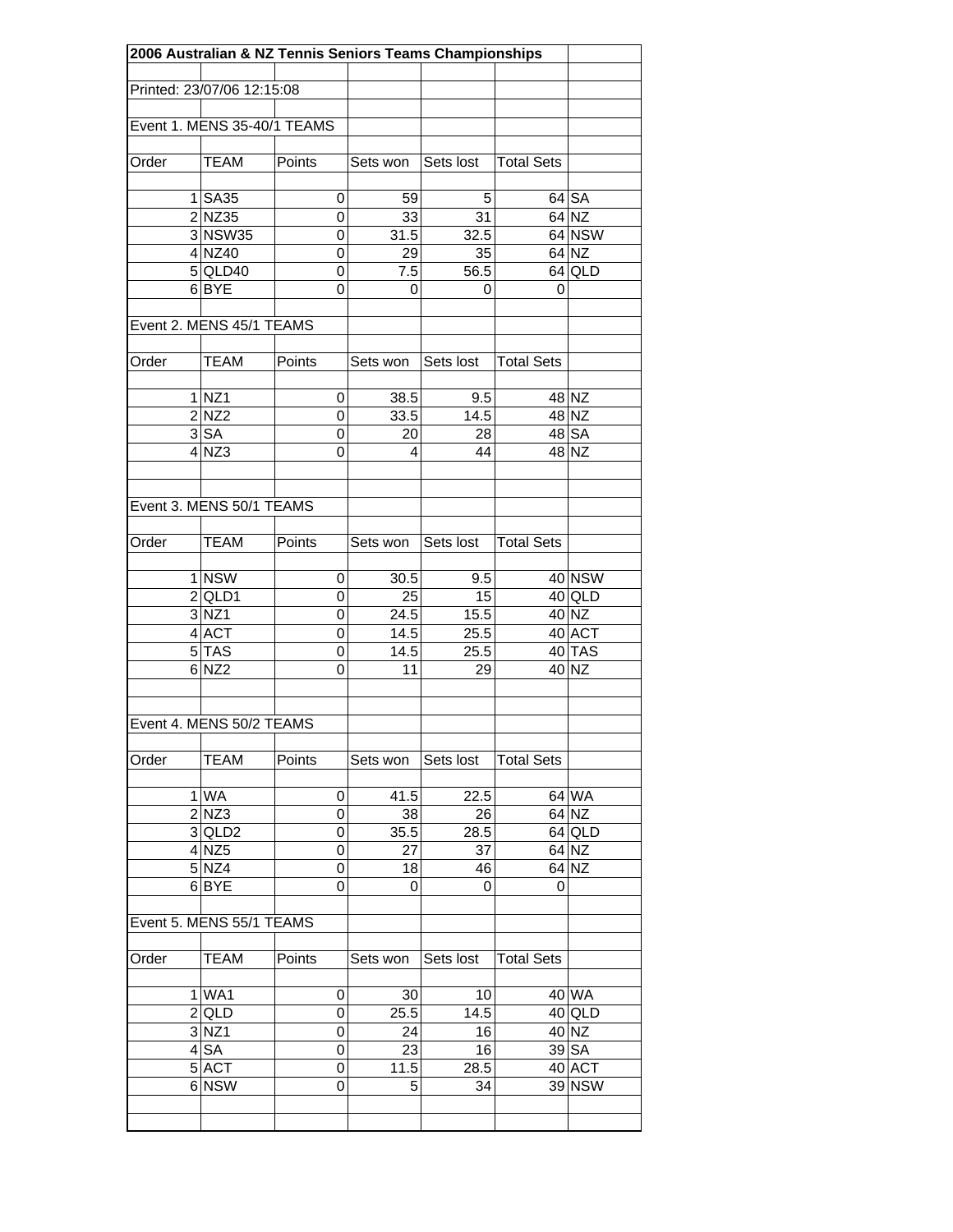| Event 6. MENS 55/2 TEAMS |                           |                |                    |           |                   |                    |
|--------------------------|---------------------------|----------------|--------------------|-----------|-------------------|--------------------|
|                          |                           |                |                    |           |                   |                    |
| Order                    | TEAM                      | Points         | Sets won Sets lost |           | Total Sets        |                    |
|                          |                           |                |                    |           |                   |                    |
|                          | 1 WA2                     | 0              | 28.5               | 11.5      |                   | 40 WA              |
|                          | 2 V C                     | $\Omega$       | 28.5               | 11.5      |                   | 40 VIC             |
|                          | $3 $ NZ2                  | $\mathbf 0$    | 27                 | 13        |                   | 40 NZ              |
|                          | $4$ NZ3                   | $\mathbf 0$    | 20                 | 20        |                   | $40$ NZ            |
|                          | 5 NZ4                     | $\overline{0}$ | 10                 | 30        |                   | 40 NZ              |
|                          | $6$ WA3                   | 0              | 6                  | 34        |                   | 40 WA              |
|                          |                           |                |                    |           |                   |                    |
|                          |                           |                |                    |           |                   |                    |
|                          | Event 7. MENS 60/1 TEAMS  |                |                    |           |                   |                    |
|                          |                           |                |                    |           |                   |                    |
| Order                    | <b>TEAM</b>               | Points         | Sets won           | Sets lost | <b>Total Sets</b> |                    |
|                          |                           |                |                    |           |                   |                    |
|                          | 1 NZ1                     | 0              | 41                 | 7         |                   | 48 NZ              |
|                          | 2 NSW1                    | 0              | 36.5               | 11.5      |                   | <b>48 NSW</b>      |
|                          | 3 QLD1                    | 0              | 29.5               | 18.5      |                   | $48$ QLD           |
|                          | $4$ WA1                   | 0              | 27                 | 21        |                   | 48 WA              |
|                          | 5 ACT                     | 0              | 14                 | 34        |                   | 48 ACT             |
|                          | 6 TAS                     | $\mathbf 0$    | 11                 | 37        |                   | 48 TAS             |
|                          | 7 NSW <sub>2</sub>        | 0              | 9                  | 39        |                   | <b>48 NSW</b>      |
|                          | 8 BYE                     | 0              | 0                  | 0         | $\mathbf 0$       |                    |
|                          |                           |                |                    |           |                   |                    |
|                          | Event 8. MENS 60/2 TEAMS  |                |                    |           |                   |                    |
|                          |                           |                |                    |           |                   |                    |
| Order                    | <b>TEAM</b>               | Points         | Sets won           | Sets lost | <b>Total Sets</b> |                    |
|                          |                           |                |                    |           |                   |                    |
|                          | 1 NZ2                     | 0              | 35                 | 13        |                   | 48 NZ              |
|                          | 2 NZ3                     | 0              | 29.5               | 18.5      |                   | 48 NZ              |
|                          | 3 NZ4                     | $\overline{0}$ | 25.5               | 22.5      |                   | 48 NZ              |
|                          | 4 <sup>SA</sup>           | 0              | 22.5               | 25.5      |                   | $\overline{48}$ SA |
|                          | 5 VIC                     | 0              | 21                 | 27        |                   | 48 VIC             |
|                          | 6 QLD2                    | 0              | 17.5               | 30.5      |                   | $48$ QLD           |
|                          | 7 WA2                     | 0              | 17                 | 31        |                   | 48 WA              |
|                          | 8BYE                      | 0              | 0                  | 0         | 0                 |                    |
|                          |                           |                |                    |           |                   |                    |
|                          | Event 9. MENS 65/1 TEAMS  |                |                    |           |                   |                    |
|                          |                           |                |                    |           |                   |                    |
| Order                    | TEAM                      | Points         | Sets won           | Sets lost | <b>Total Sets</b> |                    |
|                          |                           |                |                    |           |                   |                    |
|                          | $1$ VIC                   | 0              | 44                 | 20        |                   | 64 VIC             |
|                          | $2$ NSW1                  | 0              | 42.5               | 21.5      |                   | 64 NSW             |
|                          | 3 NSW <sub>2</sub>        | $\overline{0}$ | 26.5               | 37.5      |                   | 64 NSW             |
|                          | $4$ NZ1                   | 0              | 24                 | 40        |                   | 64 NZ              |
|                          | 5 WA1                     | 0              | 23                 | 41        |                   | 64 WA              |
|                          | 6 <sub>BYE</sub>          | 0              | 0                  | 0         | 0                 |                    |
|                          |                           |                |                    |           |                   |                    |
|                          | Event 10. MENS 65/2 TEAMS |                |                    |           |                   |                    |
|                          |                           |                |                    |           |                   |                    |
| Order                    | <b>TEAM</b>               | Points         | Sets won           | Sets lost | <b>Total Sets</b> |                    |
|                          |                           |                |                    |           |                   |                    |
|                          | $1$ NSW3                  | 0              | 29                 | 11        |                   | 40 NSW             |
|                          | 2 NZ3                     | $\mathbf 0$    | 24                 | 11        |                   | 35 NZ              |
|                          | $3$ WA2                   | $\mathbf 0$    | 20                 | 20        |                   | 40 WA              |
|                          | $4$ NZ2                   | $\mathbf 0$    | 17                 | 18        |                   | 35 NZ              |
|                          | 5 NSW4                    | $\overline{0}$ | 13                 | 27        |                   | 40 NSW             |
|                          | $6$ WA3                   | 0              | 12                 | 28        |                   | 40 WA              |
|                          |                           |                |                    |           |                   |                    |
|                          |                           |                |                    |           |                   |                    |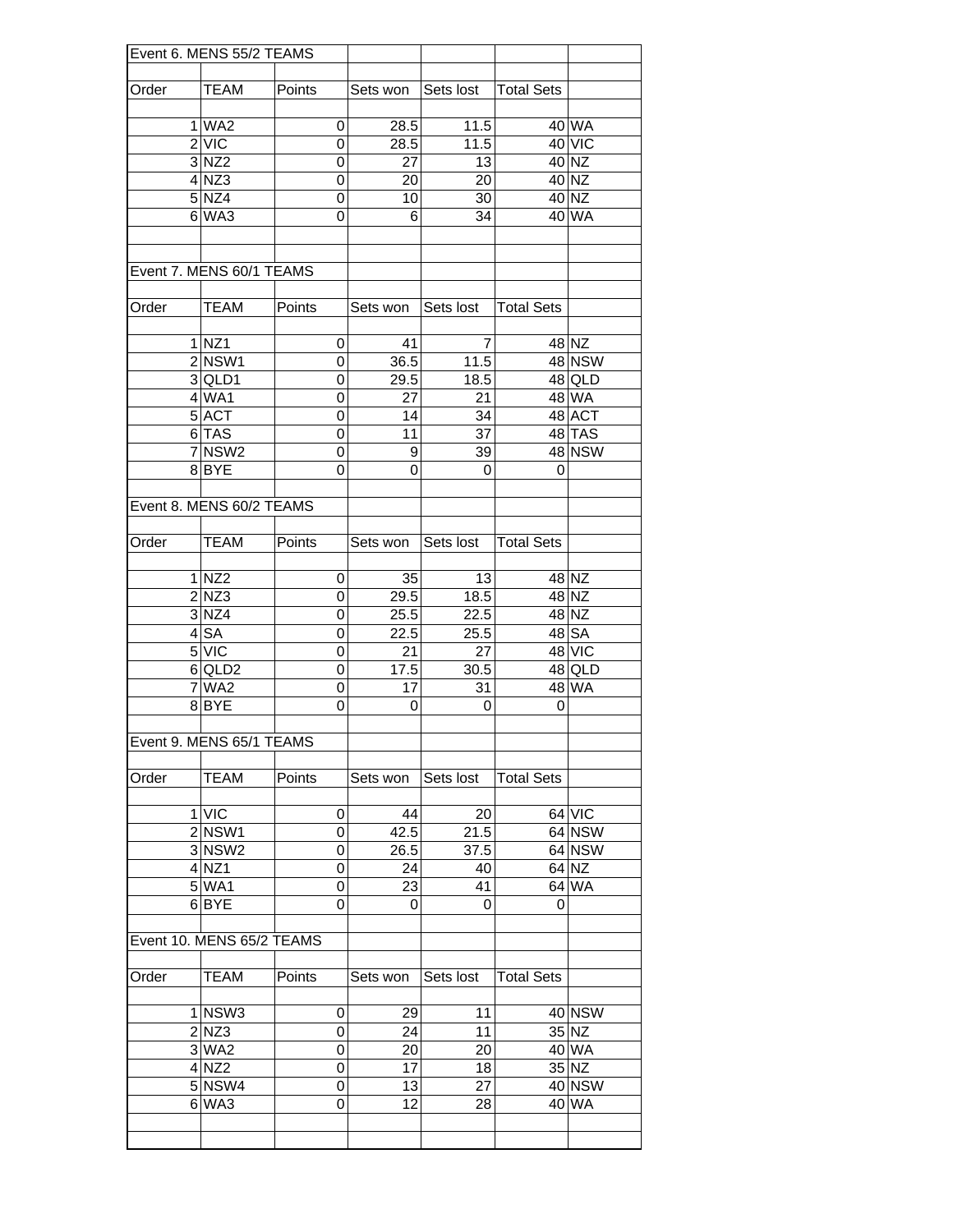| Event 11. MENS 70/1 TEAMS |                             |                              |                    |                                 |                   |                |
|---------------------------|-----------------------------|------------------------------|--------------------|---------------------------------|-------------------|----------------|
|                           |                             |                              |                    |                                 |                   |                |
| Order                     | <b>TEAM</b>                 | Points                       |                    | Sets won Sets lost   Total Sets |                   |                |
|                           |                             |                              |                    |                                 |                   |                |
|                           | 1 NZ1                       | $\overline{0}$               | 42                 | 22                              |                   | 64 NZ          |
|                           | $2$ QLD1                    | 0                            | 37                 | 27                              |                   | 64 QLD         |
|                           | $3 $ NZ2                    | 0                            | 33                 | 31                              |                   | 64 NZ          |
|                           | $4$ NSW1                    | 0                            | 30.5               | 33.5                            |                   | 64 NSW         |
|                           | 5 NSW2                      | 0                            | 17.5               | 46.5                            |                   | 64 NSW         |
|                           | 6BYE                        | 0                            | 0                  | 0                               | 0                 |                |
|                           | Event 12. MENS 70/2 TEAMS   |                              |                    |                                 |                   |                |
|                           |                             |                              |                    |                                 |                   |                |
| Order                     | <b>TEAM</b>                 | Points                       | Sets won I         | Sets lost                       | <b>Total Sets</b> |                |
|                           |                             |                              |                    |                                 |                   |                |
|                           | $1$ $SA$                    | 0                            | 37.5               | 10.5                            |                   | 48 SA          |
|                           | 2 NZ3                       | 0<br>0                       | 23.5               | 24.5<br>26                      |                   | 48 NZ<br>48 NZ |
|                           | 3 NZ4                       |                              | 22                 |                                 |                   |                |
|                           | $4$ QLD2                    | 0                            | 13                 | 35                              |                   | 48 QLD         |
|                           |                             |                              |                    |                                 |                   |                |
|                           | Event 13. MENS 75/1 TEAMS   |                              |                    |                                 |                   |                |
|                           |                             |                              |                    |                                 |                   |                |
| Order                     | <b>TEAM</b>                 | Points                       | Sets won Sets lost |                                 | <b>Total Sets</b> |                |
|                           | 1 NSW                       | 0                            | 23.5               | 8.5                             |                   | 32 NSW         |
|                           | 2 NZ1                       | 0                            | 21                 | 11                              |                   | 32 NZ          |
|                           | 3 QLD                       | 0                            | 16.5               | 15.5                            |                   | 32 QLD         |
|                           | 4 VIC                       | $\overline{0}$               | 15                 | 17                              |                   | 32 VIC         |
|                           | 5 NZ2                       | 0                            | 4                  | 28                              |                   | 32 NZ          |
|                           | 6BYE                        | 0                            | 0                  | 0                               | 0                 |                |
|                           |                             |                              |                    |                                 |                   |                |
|                           |                             | Event 14. WOMENS 35/40 TEAMS |                    |                                 |                   |                |
|                           |                             |                              |                    |                                 |                   |                |
| Order                     | <b>TEAM</b>                 | Points                       | Sets won           | Sets lost                       | <b>Total Sets</b> |                |
|                           |                             |                              |                    |                                 |                   |                |
|                           | 1 NZ40.1                    | 0                            | 45.5               | 10.5                            |                   | 56 NZ          |
|                           | 2 VIC40                     | 0                            | 42.5               | 13.5                            |                   | 56 VIC         |
|                           | 3 NSW40.1                   | $\overline{0}$               | 38.5               | 17.5                            |                   | <b>56 NSW</b>  |
|                           | 4 NSW35                     | 0                            | 33.5               | 22.5                            |                   | 56 NSW         |
|                           | 5 NZ35                      | 0                            | 33                 | 23                              |                   | 56 NZ          |
|                           | 6 NSW40.2                   | 0                            | 12                 | 44                              |                   | 56 NSW         |
|                           | 7 NZ40.2                    | 0                            | 10                 | 46                              |                   | 56 NZ          |
|                           | 8 WA35                      | 0                            | 9                  | 47                              |                   | 56 WA          |
|                           |                             |                              |                    |                                 |                   |                |
|                           | Event 15. WOMENS 45/1 TEAMS |                              |                    |                                 |                   |                |
|                           |                             |                              |                    |                                 |                   |                |
| Order                     | TEAM                        | Points                       | Sets won           | Sets lost                       | <b>Total Sets</b> |                |
|                           | $1$ NZ1                     | 0                            | 49                 | 15                              |                   | 64 NZ          |
|                           | 2 NZ2                       | 0                            | 41.5               | 22.5                            |                   | 64 NZ          |
|                           | $3$ NZ3                     | 0                            | 31.5               | 32.5                            |                   | 64 NZ          |
|                           | $4$ NZ4                     | 0                            | 28.5               | 35.5                            |                   | $64$ NZ        |
|                           | $5$ WA                      | 0                            | 9.5                | 54.5                            |                   | 64 WA          |
|                           | 6BYE                        | 0                            | 0                  | 0                               | 0                 |                |
|                           |                             |                              |                    |                                 |                   |                |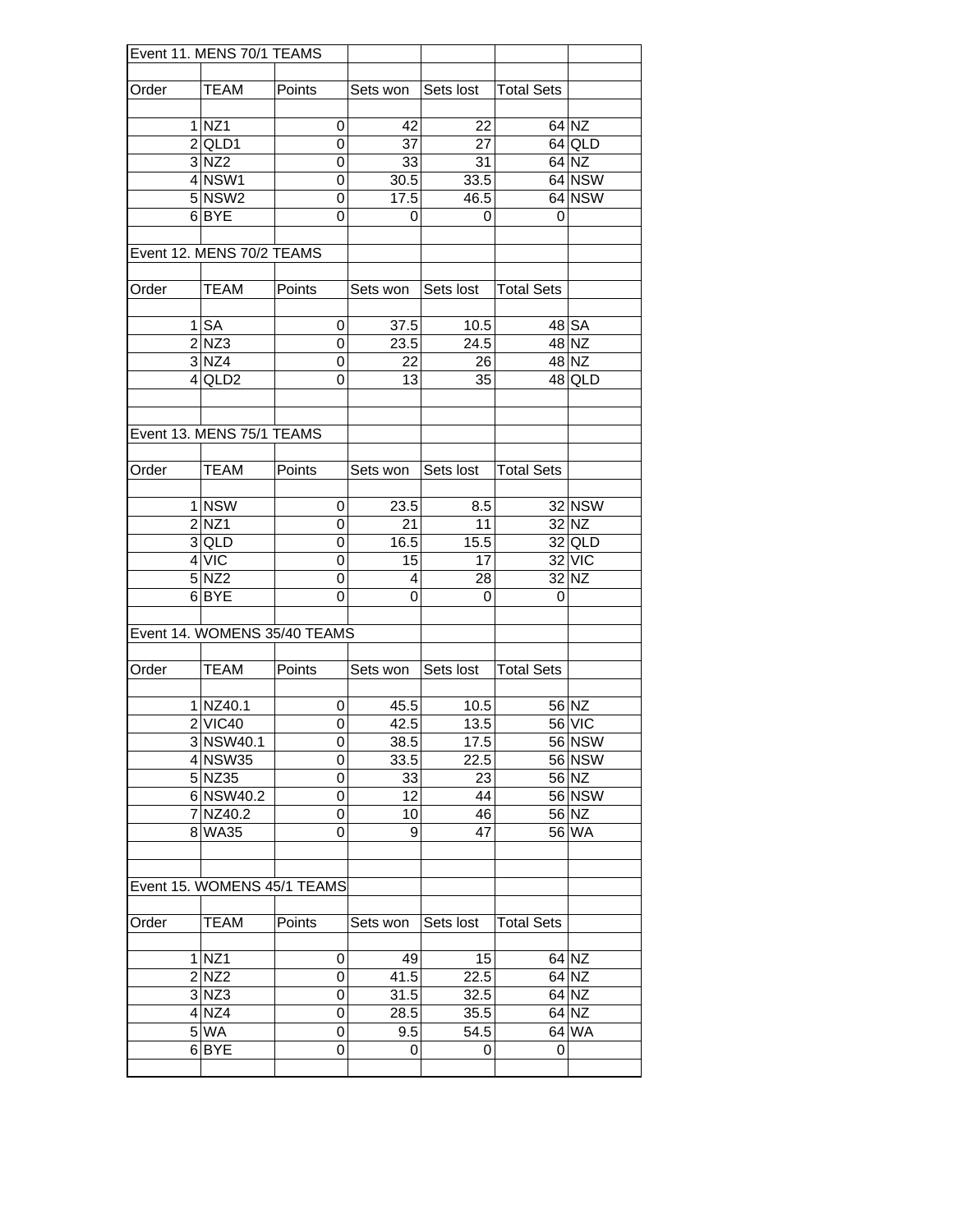| Event 16. WOMENS 50/1 TEAMS |                    |                             |                    |           |                   |         |
|-----------------------------|--------------------|-----------------------------|--------------------|-----------|-------------------|---------|
|                             |                    |                             |                    |           |                   |         |
| Order                       | <b>TEAM</b>        | Points                      | Sets won Sets lost |           | <b>Total Sets</b> |         |
|                             |                    |                             |                    |           |                   |         |
|                             | 1 VIC              | 0                           | 53                 | 11        |                   | 64 VIC  |
|                             | $2$ NSW1           | $\mathbf 0$                 | 38                 | 26        |                   | 64 NSW  |
|                             | $3$ NZ1            | 0                           | 33.5               | 30.5      |                   | 64 NZ   |
|                             | 4 NZ2              | $\mathbf 0$                 | 28.5               | 35.5      |                   | 64 NZ   |
|                             | $5$ TAS            | 0                           | 7                  | 57        |                   | 64 TAS  |
|                             | 6 BYE              | 0                           | 0                  | 0         | 0                 |         |
|                             |                    | Event 17. WOMENS 50/2 TEAMS |                    |           |                   |         |
| Order                       | <b>TEAM</b>        | Points                      | Sets won Sets lost |           | <b>Total Sets</b> |         |
|                             |                    |                             |                    |           |                   |         |
|                             | 1 WA               | 0                           | 48                 | 16        |                   | $64$ WA |
|                             | 2 NZ3              | 0                           | 43.5               | 20.5      |                   | 64 NZ   |
|                             | 3 ACT              |                             |                    |           |                   | 64 ACT  |
|                             |                    | 0                           | 34                 | 30        |                   |         |
|                             | 4 NSW2             | 0                           | 28                 | 36        |                   | 64 NSW  |
|                             | 5 NZ4              | 0                           | 6.5                | 57.5      |                   | 64 NZ   |
|                             | 6 <sub>BYE</sub>   | 0                           | 0                  | 0         | 0                 |         |
|                             |                    | Event 18. WOMENS 55/1 TEAMS |                    |           |                   |         |
|                             |                    |                             |                    |           |                   |         |
| Order                       | <b>TEAM</b>        | Points                      | Sets won           | Sets lost | <b>Total Sets</b> |         |
|                             |                    |                             |                    |           |                   |         |
|                             | $1$ NZ1            | 0                           | 60                 | 4         |                   | 64 NZ   |
|                             | $2$ WA1            | 0                           | 36.5               | 27.5      |                   | 64 WA   |
|                             |                    |                             |                    |           |                   |         |
|                             | 3 <sub>SA</sub>    | 0                           | 25.5               | 38.5      |                   | 64 SA   |
|                             | 4 ACT              | 0                           | 25                 | 39        |                   | 64 ACT  |
|                             | $5$ WA2            | 0                           | 13                 | 51        |                   | 64 WA   |
|                             | 6BYE               | 0                           | 0                  | 0         | 0                 |         |
|                             |                    |                             |                    |           |                   |         |
|                             |                    | Event 19. WOMENS 55/2 TEAMS |                    |           |                   |         |
|                             |                    |                             |                    |           |                   |         |
| Order                       | TEAM               | Points                      | Sets won           | Sets lost | <b>Total Sets</b> |         |
|                             |                    |                             |                    |           |                   |         |
|                             | $1$ NZ2            | 0                           | 48.5               | 15.5      |                   | 64 NZ   |
|                             | $2$ QLD            | 0                           | 41                 | 23        |                   | 64 QLD  |
|                             | $\overline{3}$ NZ3 | $\mathbf 0$                 | 38.5               | 25.5      |                   | 64 NZ   |
|                             | $4$ NZ4            | $\mathbf 0$                 | 21                 | 43        |                   | 64 NZ   |
|                             | $5$ WA3            | 0                           | 11                 | 53        |                   | 64 WA   |
|                             | 6BYE               | 0                           | 0                  | 0         | 0                 |         |
|                             |                    |                             |                    |           |                   |         |
| Event 20. WOMENS 60/1 TEAMS |                    |                             |                    |           |                   |         |
|                             |                    |                             |                    |           |                   |         |
| Order                       | <b>TEAM</b>        | Points                      | Sets won           | Sets lost | <b>Total Sets</b> |         |
|                             |                    |                             |                    |           |                   |         |
|                             |                    |                             |                    |           |                   |         |
|                             | $1$ VIC            | 0                           | 40                 | 24        |                   | 64 VIC  |
|                             | $2$ NSW1           | 0                           | 40                 | 24        |                   | 64 NSW  |
|                             | 3 NZ1              | 0                           | 34                 | 30        |                   | 64 NZ   |
|                             | $4$ NZ2            | 0                           | 25                 | 39        |                   | 64 NZ   |
|                             | 5 NSW2             | 0                           | 21                 | 43        |                   | 64 NSW  |
|                             | 6BYE               | 0                           | 0                  | 0         | 0                 |         |
|                             |                    |                             |                    |           |                   |         |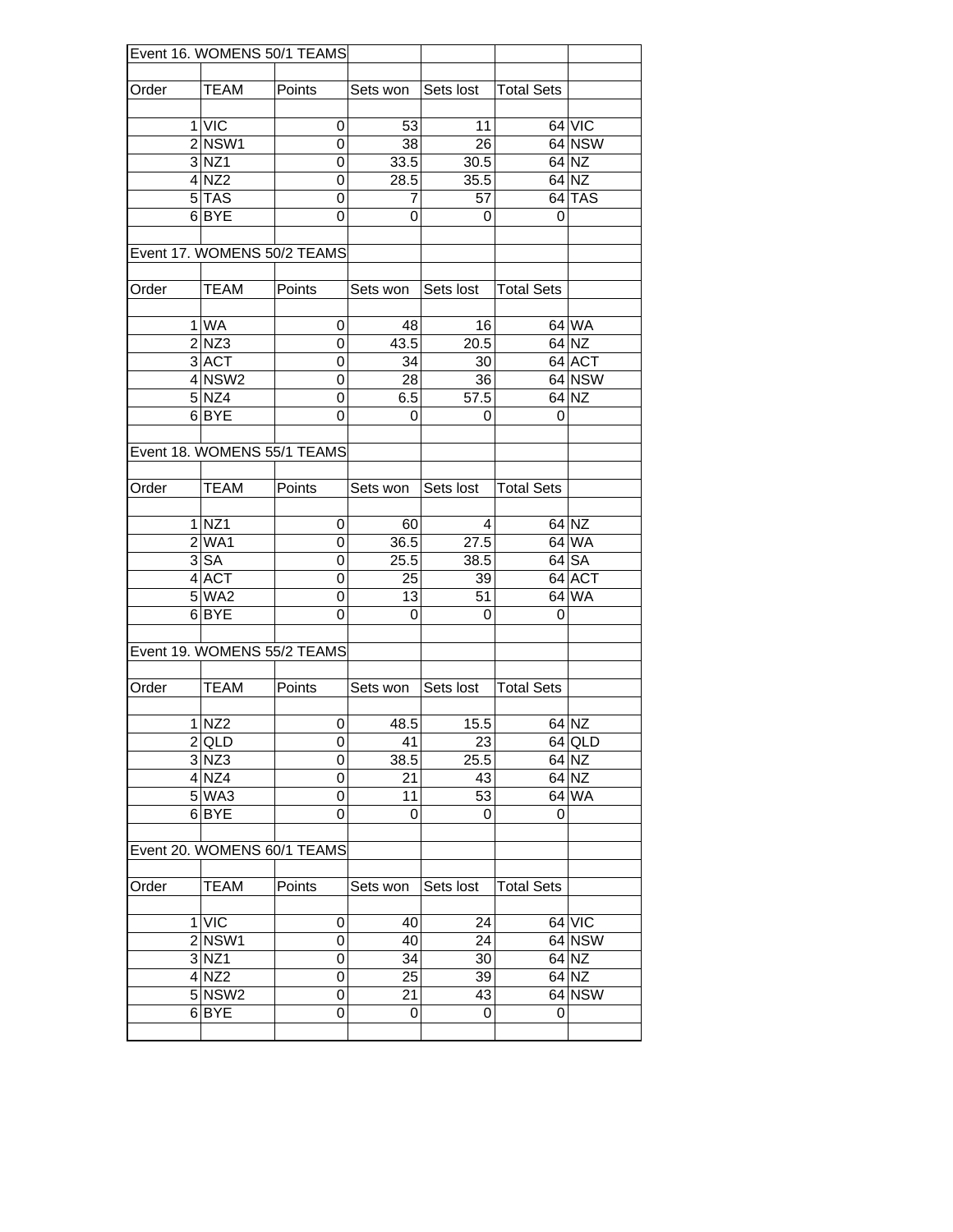|                 |                    | Event 21. WOMENS 60/2 TEAMS         |                    |           |                   |               |
|-----------------|--------------------|-------------------------------------|--------------------|-----------|-------------------|---------------|
|                 |                    |                                     |                    |           |                   |               |
| Order           | <b>TEAM</b>        | Points                              | Sets won Sets lost |           | <b>Total Sets</b> |               |
|                 |                    |                                     |                    |           |                   |               |
|                 | $1$ QLD            | 0                                   | 38.5               | 25.5      |                   | $64$ QLD      |
|                 | 2 NZ3              | 0                                   | 37.5               | 26.5      |                   | 64 NZ         |
|                 | 3 NZ4              | 0                                   | 30.5               | 33.5      |                   | 64 NZ         |
|                 | 4 WA               | $\overline{0}$                      | 28.5               | 35.5      |                   | 64 WA         |
|                 | $5$ NSW3           | 0                                   | 25                 | 39        |                   | 64 NSW        |
|                 | 6BYE               | 0                                   | 0                  | 0         | 0                 |               |
|                 |                    |                                     |                    |           |                   |               |
|                 |                    | Event 22. WOMENS 65/1 TEAMS         |                    |           |                   |               |
|                 |                    |                                     |                    |           |                   |               |
| Order           | <b>TEAM</b>        | Points                              | Sets won I         | Sets lost | <b>Total Sets</b> |               |
|                 |                    |                                     |                    |           |                   |               |
|                 | 1 ACT              | 0                                   | 31                 | 17        |                   | 48 ACT        |
|                 | $2$ NSW1           | 0                                   | 30                 | 18        |                   | 48 NSW        |
|                 | 3 NZ1              | 0                                   | 28                 | 20        |                   | 48 NZ         |
|                 | $4$ QLD            | 0                                   | 27                 | 21        |                   | 48 QLD        |
|                 | 5 NSW <sub>2</sub> | 0                                   | 21                 | 27        |                   | 48 NSW        |
|                 | 6 WA1              | $\mathbf 0$                         | 17.5               | 30.5      |                   | 48 WA         |
|                 | 7 VIC              | 0                                   | 13.5               | 34.5      |                   | 48 VIC        |
|                 | 8 BYE              | $\Omega$                            | 0                  | 0         | 0                 |               |
|                 |                    |                                     |                    |           |                   |               |
|                 |                    | Event 23. WOMENS 65/2 TEAMS         |                    |           |                   |               |
|                 |                    |                                     |                    |           |                   |               |
| Order           | <b>TEAM</b>        | Points                              | Sets won           | Sets lost | <b>Total Sets</b> |               |
|                 |                    |                                     |                    |           |                   |               |
|                 | $1$ $SA1$          | 0                                   | 30.5               | 9.5       |                   | 40 SA         |
|                 | $2$ NZ2            | 0                                   | 30.5               | 9.5       |                   | 40 NZ         |
|                 | $3 $ NZ3           | 0                                   | 20.5               | 19.5      |                   | 40 NZ         |
|                 | 4 NSW3             | 0                                   | 15                 | 25        |                   | <b>40 NSW</b> |
|                 | 5 WA2              | 0                                   | 14                 | 26        |                   | 40 WA         |
|                 | 6 SA2              | 0                                   | 9.5                | 30.5      |                   | 40 SA         |
|                 |                    |                                     |                    |           |                   |               |
|                 |                    |                                     |                    |           |                   |               |
|                 |                    | Event 24. WOMENS 70/75 TEAMS        |                    |           |                   |               |
|                 |                    |                                     |                    |           |                   |               |
| Order           | <b>TEAM</b>        | Points                              | Sets won           | Sets lost | <b>Total Sets</b> |               |
|                 |                    |                                     |                    |           |                   |               |
|                 | 1 NZ70.1           | 0                                   | 29                 | 3         |                   | 32 NZ         |
|                 | 2 NSW70            | $\overline{0}$                      | 21.5               | 10.5      |                   | 32 NSW        |
|                 | 3 NZ75             | 0                                   | 16.5               | 15.5      |                   | 32 NZ         |
|                 | 4 NZ70.2           | $\mathbf 0$                         | 7.5                | 24.5      |                   | 32 NZ         |
|                 | 5 NZ70.3           | 0                                   | 5.5                | 26.5      |                   | 32 NZ         |
|                 | 6BYE               | 0                                   | 0                  | 0         | $\mathbf 0$       |               |
|                 |                    |                                     |                    |           |                   |               |
|                 |                    | Event 25. 3 MENS 50/1 PLAYOFF TEAMS |                    |           |                   |               |
|                 |                    |                                     |                    |           |                   |               |
| Division 1 of 2 |                    |                                     |                    |           |                   |               |
|                 |                    |                                     |                    |           |                   |               |
| Order           | TEAM               | Points                              | Sets won           | Sets lost | <b>Total Sets</b> |               |
|                 |                    |                                     |                    |           |                   |               |
|                 | $1$ NZ1            | 0                                   | 15.5               | 8.5       |                   | 24 NZ         |
|                 | 2 NSW              | 0                                   | 10.5               | 13.5      |                   | 24 NSW        |
|                 | $3$ QLD1           | 0                                   | 6                  | 10        |                   | $16$ QLD      |
|                 | 4BYE               | 0                                   | 0                  | 0         | 0                 |               |
|                 |                    |                                     |                    |           |                   |               |
|                 |                    |                                     |                    |           |                   |               |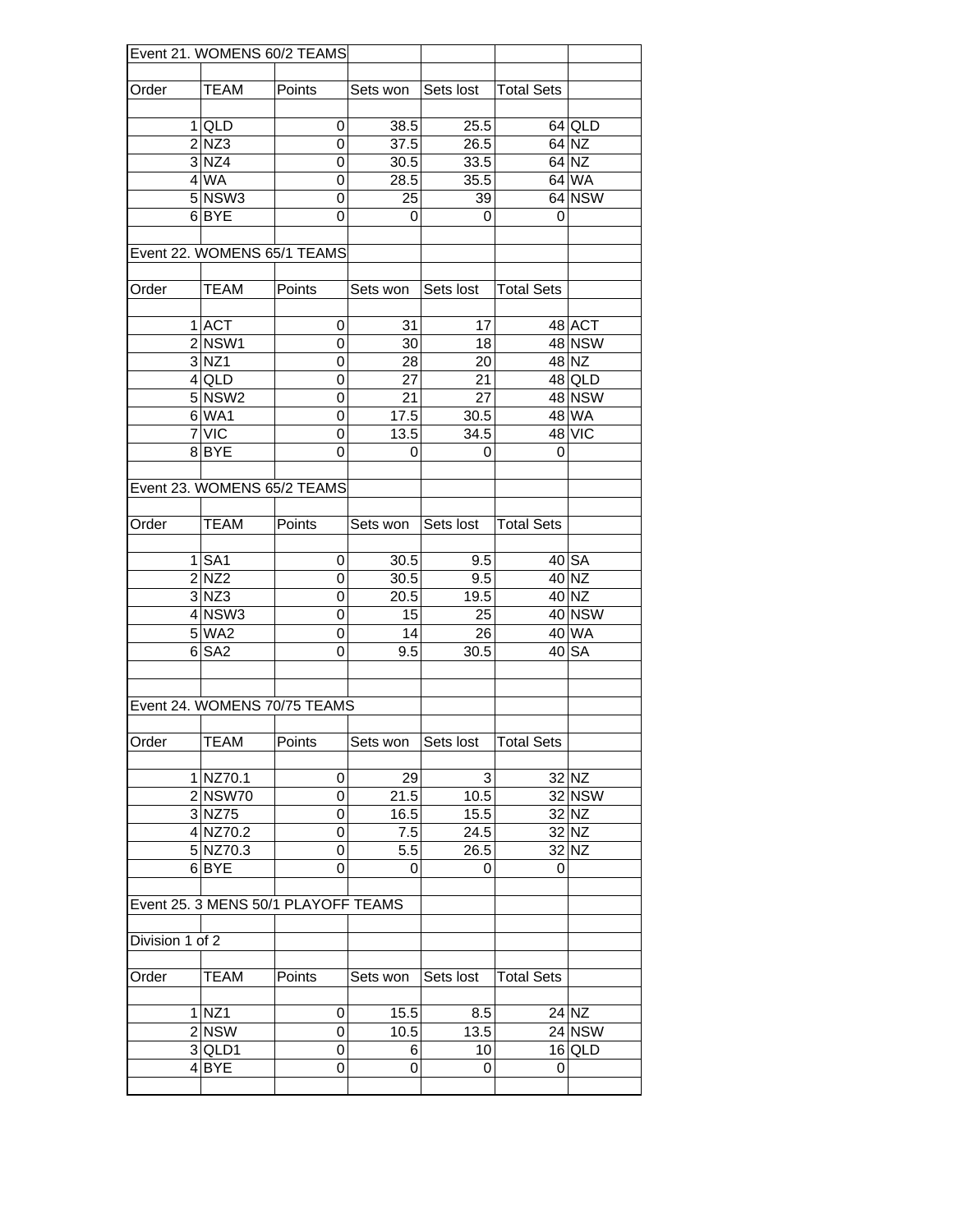|                 | Event 25. 3 MENS 50/1 PLAYOFF TEAMS |                                     |                    |            |                   |               |  |  |  |  |
|-----------------|-------------------------------------|-------------------------------------|--------------------|------------|-------------------|---------------|--|--|--|--|
|                 |                                     |                                     |                    |            |                   |               |  |  |  |  |
| Division 2 of 2 |                                     |                                     |                    |            |                   |               |  |  |  |  |
| Order           | <b>TEAM</b>                         | Points                              | Sets won Sets lost |            | <b>Total Sets</b> |               |  |  |  |  |
|                 | $1$ NZ2                             | 0                                   | 13                 | 11         |                   | 24 NZ         |  |  |  |  |
|                 | $2$ $ACT$                           | $\mathbf 0$                         | 13                 | 3          |                   | 16 ACT        |  |  |  |  |
|                 | $3$ TAS                             | 0                                   | 6                  | 18         |                   | $24$ TAS      |  |  |  |  |
|                 | 4 BYE                               | 0                                   | 0                  | 0          | 0                 |               |  |  |  |  |
|                 |                                     | Event 26. 5 MENS 55/1 PLAYOFF TEAMS |                    |            |                   |               |  |  |  |  |
| Division 1 of 2 |                                     |                                     |                    |            |                   |               |  |  |  |  |
|                 |                                     |                                     |                    |            |                   |               |  |  |  |  |
| Order           | <b>TEAM</b>                         | Points                              | Sets won           | Sets lost  | <b>Total Sets</b> |               |  |  |  |  |
|                 |                                     |                                     |                    |            |                   |               |  |  |  |  |
|                 | 1 WA1                               | 0                                   | 15.5               | 6.5        |                   | 22 WA         |  |  |  |  |
|                 | 2 NZ1                               | 0                                   | 8                  | 14         |                   | 22 NZ         |  |  |  |  |
|                 | 3 QLD                               | 0                                   | 6.5                | 9.5        |                   | 16 QLD        |  |  |  |  |
|                 | $4$ BYE                             | 0                                   | 0                  | 0          | 0                 |               |  |  |  |  |
|                 |                                     | Event 26. 5 MENS 55/1 PLAYOFF TEAMS |                    |            |                   |               |  |  |  |  |
|                 |                                     |                                     |                    |            |                   |               |  |  |  |  |
| Division 2 of 2 |                                     |                                     |                    |            |                   |               |  |  |  |  |
| Order           | <b>TEAM</b>                         | <b>Points</b>                       | Sets won           | Sets lost  | <b>Total Sets</b> |               |  |  |  |  |
|                 | $1$ SA                              |                                     |                    |            |                   | $16$ $SA$     |  |  |  |  |
|                 | $2$ $ACT$                           | 0<br>0                              | 15.5<br>14.5       | 0.5<br>9.5 |                   | 24 ACT        |  |  |  |  |
|                 | $3$ NSW                             | 0                                   | 2                  | 22         |                   | <b>24 NSW</b> |  |  |  |  |
|                 | 4 BYE                               | 0                                   | 0                  | 0          | 0                 |               |  |  |  |  |
|                 |                                     |                                     |                    |            |                   |               |  |  |  |  |
|                 |                                     | Event 27. 6 MENS 55/2 PLAYOFF TEAMS |                    |            |                   |               |  |  |  |  |
| Division 1 of 2 |                                     |                                     |                    |            |                   |               |  |  |  |  |
| Order           | <b>TEAM</b>                         | Points                              | Sets won           | Sets lost  | <b>Total Sets</b> |               |  |  |  |  |
|                 |                                     |                                     |                    |            |                   |               |  |  |  |  |
|                 | $1$ WA2                             | $\mathbf 0$                         | 13                 | 11         |                   | 24 WA         |  |  |  |  |
|                 | 2 VIC                               | $\mathbf 0$                         | $\overline{12}$    | 12         |                   | $24$ VIC      |  |  |  |  |
|                 | $3$ NZ2                             | $\mathbf 0$                         | 7                  | 9          |                   | $16$ NZ       |  |  |  |  |
|                 | 4BYE                                | $\mathbf 0$                         | 0                  | 0          | 0                 |               |  |  |  |  |
|                 |                                     | Event 27. 6 MENS 55/2 PLAYOFF TEAMS |                    |            |                   |               |  |  |  |  |
| Division 2 of 2 |                                     |                                     |                    |            |                   |               |  |  |  |  |
|                 |                                     |                                     |                    |            |                   |               |  |  |  |  |
| Order           | TEAM                                | Points                              | Sets won           | Sets lost  | <b>Total Sets</b> |               |  |  |  |  |
|                 | 1 NZ4                               | 0                                   | 13.5               | 10.5       |                   | 24 NZ         |  |  |  |  |
|                 | $2$ NZ3                             | 0                                   | 12                 | 4          |                   | $16$ NZ       |  |  |  |  |
|                 | $3$ WA3                             | 0                                   | 6.5                | 17.5       |                   | 24 WA         |  |  |  |  |
|                 | 4 BYE                               | 0                                   | 0                  | 0          | 0                 |               |  |  |  |  |
|                 |                                     |                                     |                    |            |                   |               |  |  |  |  |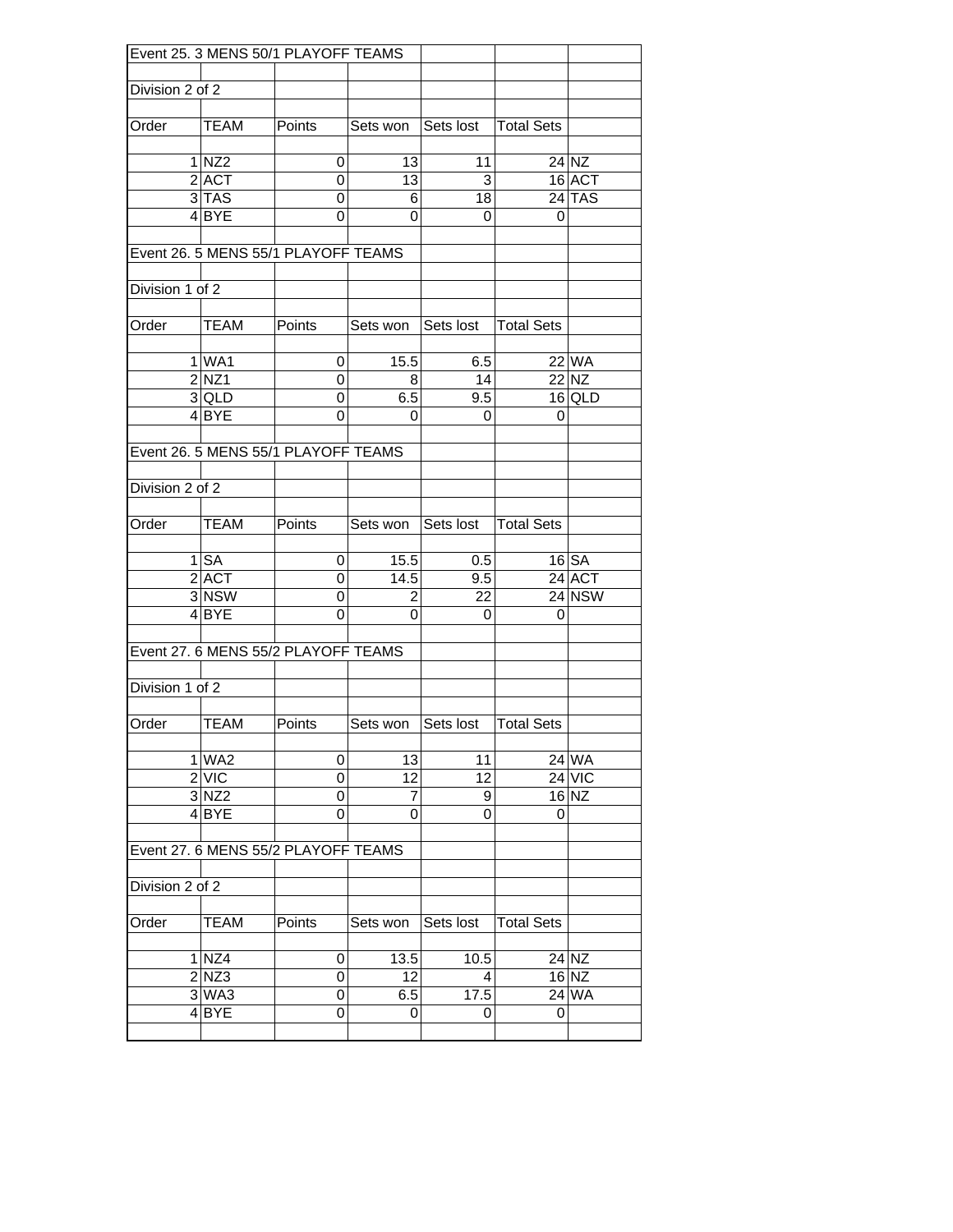|                 |                    | Event 28. 10 MENS 65/2 PLAYOFF TEAMS |                        |                |                   |                    |
|-----------------|--------------------|--------------------------------------|------------------------|----------------|-------------------|--------------------|
|                 |                    |                                      |                        |                |                   |                    |
| Division 1 of 2 |                    |                                      |                        |                |                   |                    |
| Order           | <b>TEAM</b>        | Points                               | Sets won Sets lost     |                | <b>Total Sets</b> |                    |
|                 |                    |                                      |                        |                |                   |                    |
|                 | $1$ NSW3           | 0                                    | 13                     | 3              |                   | <b>16 NSW</b>      |
|                 | $2$ WA2            | 0                                    | 9                      | $\overline{7}$ |                   | <b>16 WA</b>       |
|                 | $3 $ NZ3           | 0                                    | $\overline{2}$         | 14             |                   | $16$ NZ            |
|                 | $4$ BYE            | 0                                    | 0                      | 0              | 0                 |                    |
|                 |                    |                                      |                        |                |                   |                    |
|                 |                    | Event 28. 10 MENS 65/2 PLAYOFF TEAMS |                        |                |                   |                    |
| Division 2 of 2 |                    |                                      |                        |                |                   |                    |
|                 |                    |                                      |                        |                |                   |                    |
| Order           | <b>TEAM</b>        | Points                               | Sets won Sets lost     |                | <b>Total Sets</b> |                    |
|                 |                    |                                      |                        |                |                   |                    |
|                 | $1$ WA3            | 0                                    | 12                     | 12             |                   | 24 WA              |
|                 | 2 NSW4             | $\mathbf 0$                          | 10                     | 14             |                   | 24 NSW             |
|                 | $3$ NZ2            | $\pmb{0}$                            | 10                     | 6              |                   | 16 NZ              |
|                 | 4 BYE              | $\Omega$                             | 0                      | 0              | 0                 |                    |
|                 |                    |                                      |                        |                |                   |                    |
|                 |                    | Event 29. 7 MENS 60/1 PLAYOFF TEAMS  |                        |                |                   |                    |
|                 |                    |                                      |                        |                |                   |                    |
| Division 1 of 2 |                    |                                      |                        |                |                   |                    |
| Order           | <b>TEAM</b>        | Points                               | Sets won Sets lost     |                | <b>Total Sets</b> |                    |
|                 |                    |                                      |                        |                |                   |                    |
|                 | 1 NSW1             | 0                                    | 14                     | 2              |                   | <b>16 NSW</b>      |
|                 | $2$ NZ1            | 0                                    | 8                      | 8              |                   | $16$ NZ            |
|                 | 3 QLD1             | 0                                    | 7                      | 9              |                   | $16$ QLD           |
|                 | $4$ WA1            | 0                                    | 3                      | 13             |                   | $16$ WA            |
|                 |                    |                                      |                        |                |                   |                    |
|                 |                    |                                      |                        |                |                   |                    |
|                 |                    | Event 29. 7 MENS 60/1 PLAYOFF TEAMS  |                        |                |                   |                    |
|                 |                    |                                      |                        |                |                   |                    |
| Division 2 of 2 |                    |                                      |                        |                |                   |                    |
| Order           | <b>TEAM</b>        | Points                               | Sets won               | Sets lost      | <b>Total Sets</b> |                    |
|                 |                    |                                      |                        |                |                   |                    |
|                 | 1 TAS              | 0                                    | 9.5                    | 6.5            |                   | $16$ TAS           |
|                 | $2$ $ACT$          | 0                                    | 9                      | 7              |                   | 16 ACT             |
|                 | 3 NSW <sub>2</sub> | 0                                    | 5.5                    | 10.5           |                   | 16 NSW             |
|                 | $4$ BYE            | $\mathbf 0$                          | 0                      | 0              | 0                 |                    |
|                 |                    |                                      |                        |                |                   |                    |
|                 |                    | Event 30. 8 MENS 60/2 PLAYOFF TEAMS  |                        |                |                   |                    |
|                 |                    |                                      |                        |                |                   |                    |
| Division 1 of 2 |                    |                                      |                        |                |                   |                    |
| Order           | TEAM               | Points                               | Sets won               | Sets lost      | <b>Total Sets</b> |                    |
|                 |                    |                                      |                        |                |                   |                    |
|                 | 1 NZ2<br>$2$ NZ4   | 0<br>$\mathbf 0$                     | 10<br>$\boldsymbol{9}$ | 6<br>7         |                   | $16$ NZ<br>$16$ NZ |
|                 | $3$ NZ3            | $\mathbf 0$                          | 8.5                    | 7.5            |                   | $16$ NZ            |
|                 | $4$ $SA$           | 0                                    | 4.5                    | 11.5           |                   | $16$ $SA$          |
|                 |                    |                                      |                        |                |                   |                    |
|                 |                    |                                      |                        |                |                   |                    |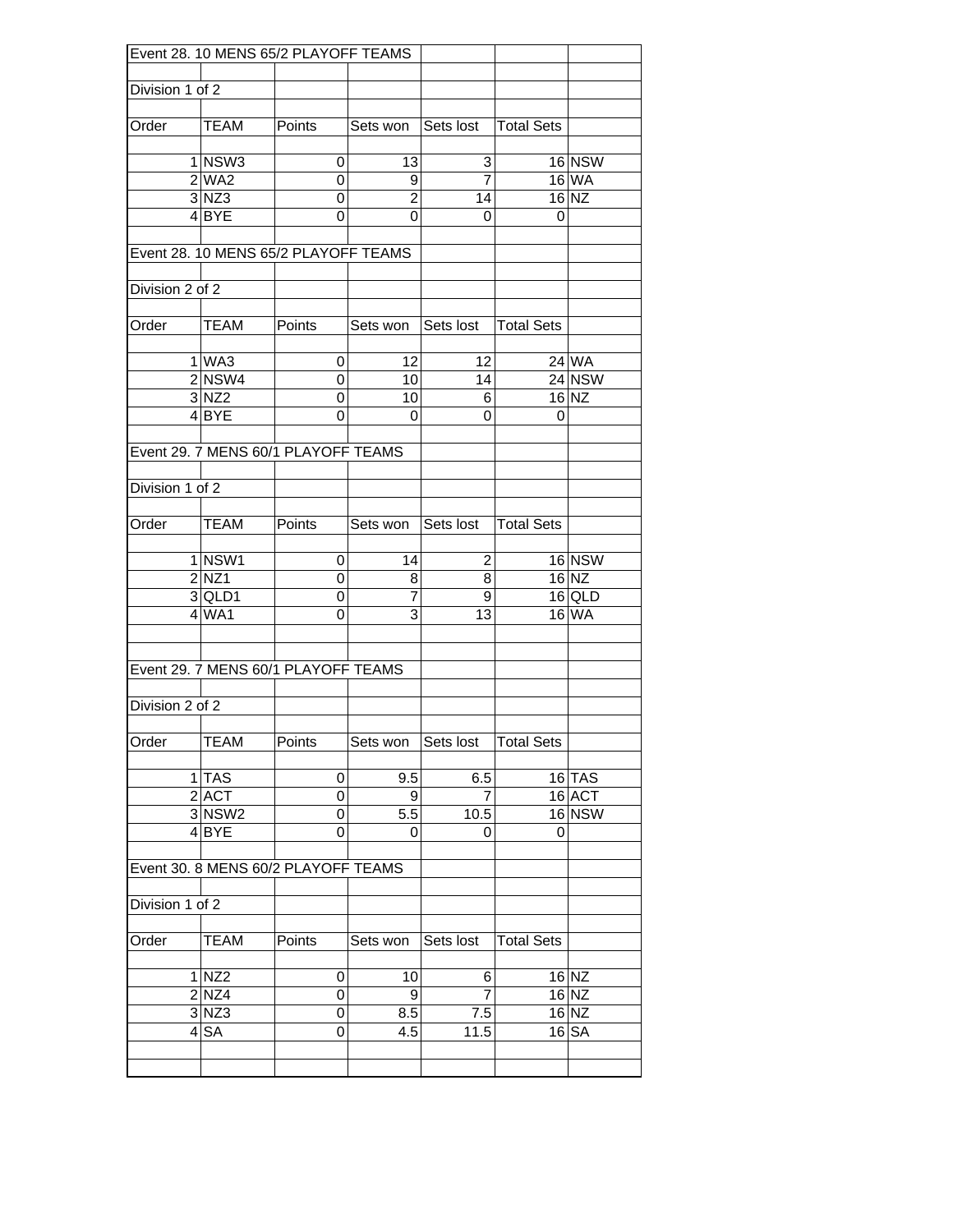|                 |                    | Event 30. 8 MENS 60/2 PLAYOFF TEAMS     |                    |                          |                   |          |
|-----------------|--------------------|-----------------------------------------|--------------------|--------------------------|-------------------|----------|
|                 |                    |                                         |                    |                          |                   |          |
| Division 2 of 2 |                    |                                         |                    |                          |                   |          |
|                 |                    |                                         |                    |                          |                   |          |
| Order           | TEAM               | Points                                  | Sets won Sets lost |                          | <b>Total Sets</b> |          |
|                 |                    |                                         |                    |                          |                   |          |
|                 | 1 QLD2             | 0                                       | 11                 | 5                        |                   | $16$ QLD |
|                 | 2 VIC              | 0                                       | 6.5                | 9.5                      |                   | 16 VIC   |
|                 | 3 WA2              | 0                                       | 6.5                | 9.5                      |                   | 16 WA    |
|                 | $4$ BYE            | 0                                       | 0                  | 0                        | 0                 |          |
|                 |                    |                                         |                    |                          |                   |          |
|                 |                    | Event 31. 12 MENS 70/2 PLAYOFF TEAMS    |                    |                          |                   |          |
|                 |                    |                                         |                    |                          |                   |          |
| Order           | TEAM               | Points                                  | Sets won           | Sets lost                | <b>Total Sets</b> |          |
|                 |                    |                                         |                    |                          |                   |          |
|                 | $1$ $SA$           | 0                                       | 15                 | 1                        |                   | 16 SA    |
|                 | $2$ NZ3            | 0                                       | 6                  | 10                       |                   | 16 NZ    |
|                 | $3$ NZ4            | 0                                       | 6                  | 10                       |                   | $16$ NZ  |
|                 | $4$ QLD2           | 0                                       | 5                  | 11                       |                   | $16$ QLD |
|                 |                    |                                         |                    |                          |                   |          |
|                 |                    |                                         |                    |                          |                   |          |
|                 |                    | Event 32, 14 WOMENS 35/40 PLAYOFF TEAMS |                    |                          |                   |          |
|                 |                    |                                         |                    |                          |                   |          |
| Order           | TEAM               | Points                                  | Sets won           | Sets lost                | <b>Total Sets</b> |          |
|                 |                    |                                         |                    |                          |                   |          |
|                 | 1 NSW40.1          | 0                                       | 8                  | $\overline{\phantom{a}}$ |                   | 8 NSW    |
|                 | 2 NZ40.1           | 0                                       | 5.5                | 3.5                      |                   | $9$ NZ   |
|                 | 3 NSW35            | 0                                       | 5                  | 3                        |                   | 8 NSW    |
|                 | 4 NZ40.2           | 0                                       | 5                  | 3                        |                   | $8$ NZ   |
|                 | 5 VIC40            | 0                                       | 3.5                | 5.5                      |                   | 9 VIC    |
|                 | 6 NZ35             | 0                                       | 3                  | 5                        |                   | $8$ NZ   |
|                 | 7 WA35             | 0                                       | 3                  | 5                        |                   | 8 WA     |
|                 | 8 NSW40.2          | 0                                       | 0                  | 8                        |                   | 8 NSW    |
|                 |                    |                                         |                    |                          |                   |          |
|                 |                    |                                         |                    |                          |                   |          |
|                 |                    | Event 33. 22 WOMENS 65/1 PLAYOFF TEAMS  |                    |                          |                   |          |
|                 |                    |                                         |                    |                          |                   |          |
| Division 1 of 2 |                    |                                         |                    |                          |                   |          |
|                 |                    |                                         |                    |                          |                   |          |
| Order           | TEAM               | Points                                  | Sets won           | Sets lost                | <b>Total Sets</b> |          |
|                 |                    |                                         |                    |                          |                   |          |
|                 | 1 NSW1             | 0                                       | 11.5               | 4.5                      |                   | $16$ NSW |
|                 | $2$ QLD            | 0                                       | 9                  | 7                        |                   | $16$ QLD |
|                 | 3 ACT              | 0                                       | 6.5                | 9.5                      |                   | 16 ACT   |
|                 | $4$ NZ1            | 0                                       | 5                  | 11                       |                   | $16$ NZ  |
|                 |                    |                                         |                    |                          |                   |          |
|                 |                    |                                         |                    |                          |                   |          |
|                 |                    | Event 33. 22 WOMENS 65/1 PLAYOFF TEAMS  |                    |                          |                   |          |
|                 |                    |                                         |                    |                          |                   |          |
| Division 2 of 2 |                    |                                         |                    |                          |                   |          |
|                 |                    |                                         |                    |                          |                   |          |
| Order           | TEAM               | Points                                  | Sets won           | Sets lost                | <b>Total Sets</b> |          |
|                 |                    |                                         |                    |                          |                   |          |
|                 | 1 WA1              | 0                                       | 10                 | 6                        |                   | 16 WA    |
|                 | $2$ VIC            | 0                                       | 8.5                | 7.5                      |                   | 16 VIC   |
|                 | 3 NSW <sub>2</sub> | 0                                       | 5.5                | 10.5                     |                   | 16 NSW   |
|                 | 4BYE               | 0                                       | 0                  | 0                        | 0                 |          |
|                 |                    |                                         |                    |                          |                   |          |
|                 |                    |                                         |                    |                          |                   |          |